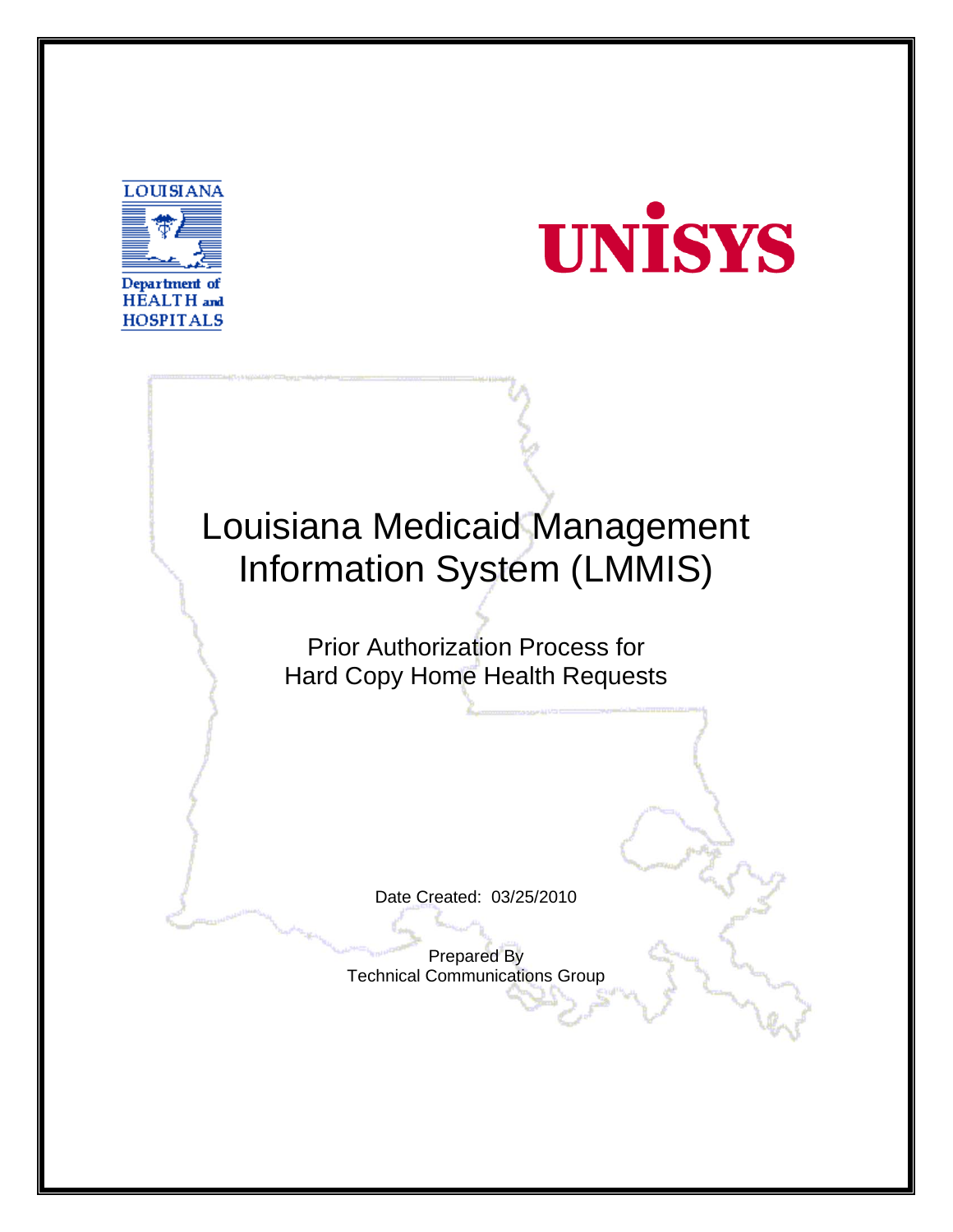## **PROJECT INFORMATION**

| <b>Document Title</b> | Louisiana Medicaid Management Information System (LMMIS) - XXX<br><b>Application User Manual</b> |             |             |
|-----------------------|--------------------------------------------------------------------------------------------------|-------------|-------------|
| <b>Author</b>         | Technical Communications Group, Unisys LMMIS QA                                                  |             |             |
|                       | <b>Revision History</b>                                                                          |             |             |
| Date                  | <b>Description of Change</b>                                                                     | <b>LIFT</b> | By          |
| 3/25/2010             | Initial draft                                                                                    |             | Tracie Tate |

#### **Copyright © 2010 UNISYS Corporation All rights reserved**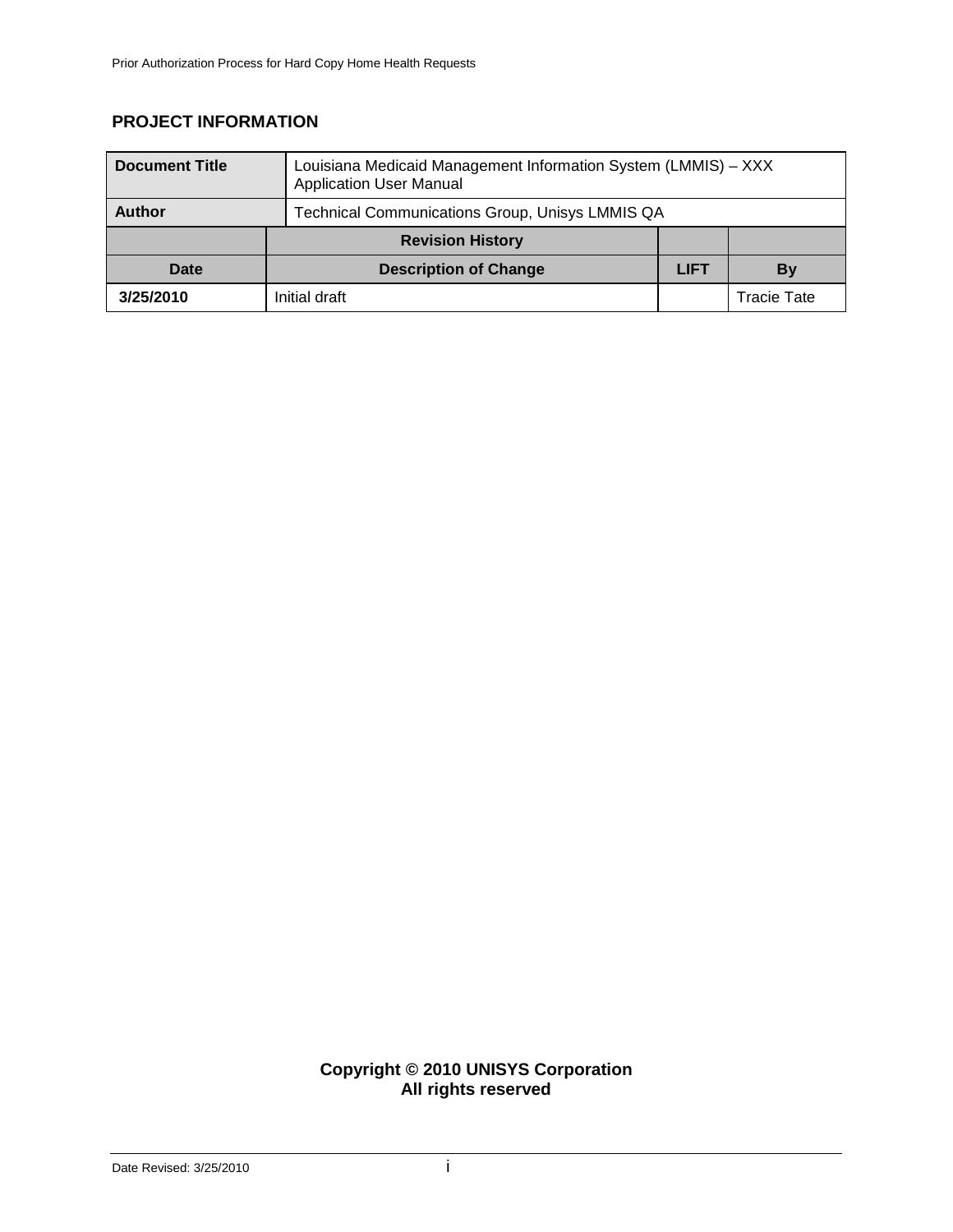## **PA Process for Hard Copy Home Health Extended Nursing and Multiple Nursing Visits on the same day**

**The turnaround time is 10-days from the date and time of receipt.** 

### **Please note that only a physician can review Home Health request.**

- 1. We receive a request in the PA department via mail, fax, or hand delivered.
- 2. The request(s) is given to the PA staff responsible for screening and staging the information for the Physician Consultant to review. The PAs are stamped with the date of receipt.
- 3. If pertinent information is missing or the request is incomplete, the request is returned to the provider with a form letter indicating the information needed.
- 4. The request is keyed on to CICS where the automatic system editing will take place (eligibility, validity checks, etc.). Once the system editing is done, the completed transaction will then have a "review" status. **If the completed transaction flags the recipient as "Chisholm Class Member", CCM is written on the request to let the consultant know this is a Chisholm Class Member recipient.**
- 5. The PA staff researches the request for the physician. They will check the files to see if a Home Health request has ever been denied or approved for this recipient. If the recipient has been receiving these services they will print the PA screen of the last authorization that this recipient had and place this information with the request. The PA staff also checks the system to see if the requested services are overlapping with another request or if this is a duplicate request. All of this information is obtained for the consultant physician and placed with the request so that the consultant physician will have this information when he reviews the request.
- 6. The request is then given to the consultant physician to review and apply Medicaid's established criteria.
- 7. The consultant will either approve or deny the request. If the physician approves the request he then has to state how many hours per day, how many days, per week, and for how many weeks the services are being approved for. If the request is denied he then has to write the PA error message(s) that apply to the reasons he is denying the request.
- 8. The request is then given back to the PA staff to key the request "off of review". Once the request is keyed "off of review" and CICS is updated, a PA determination letter is generated that night to the recipient, provider, and case manager if one is indicated on the recipient file. The PA determination letters are mailed within three-business days.
- 9. **If the recipient is a "Chisholm Class Member" and the request is denied, or partially approved, the request is then sent to the Prior Authorization Liaison (PAL) and that process begins.** The request is then given back to the PA staff to key the request "off of review". Once the request is keyed "off of review" and CICS is updated, a PA determination letter is generated that night to the recipient, provider, and